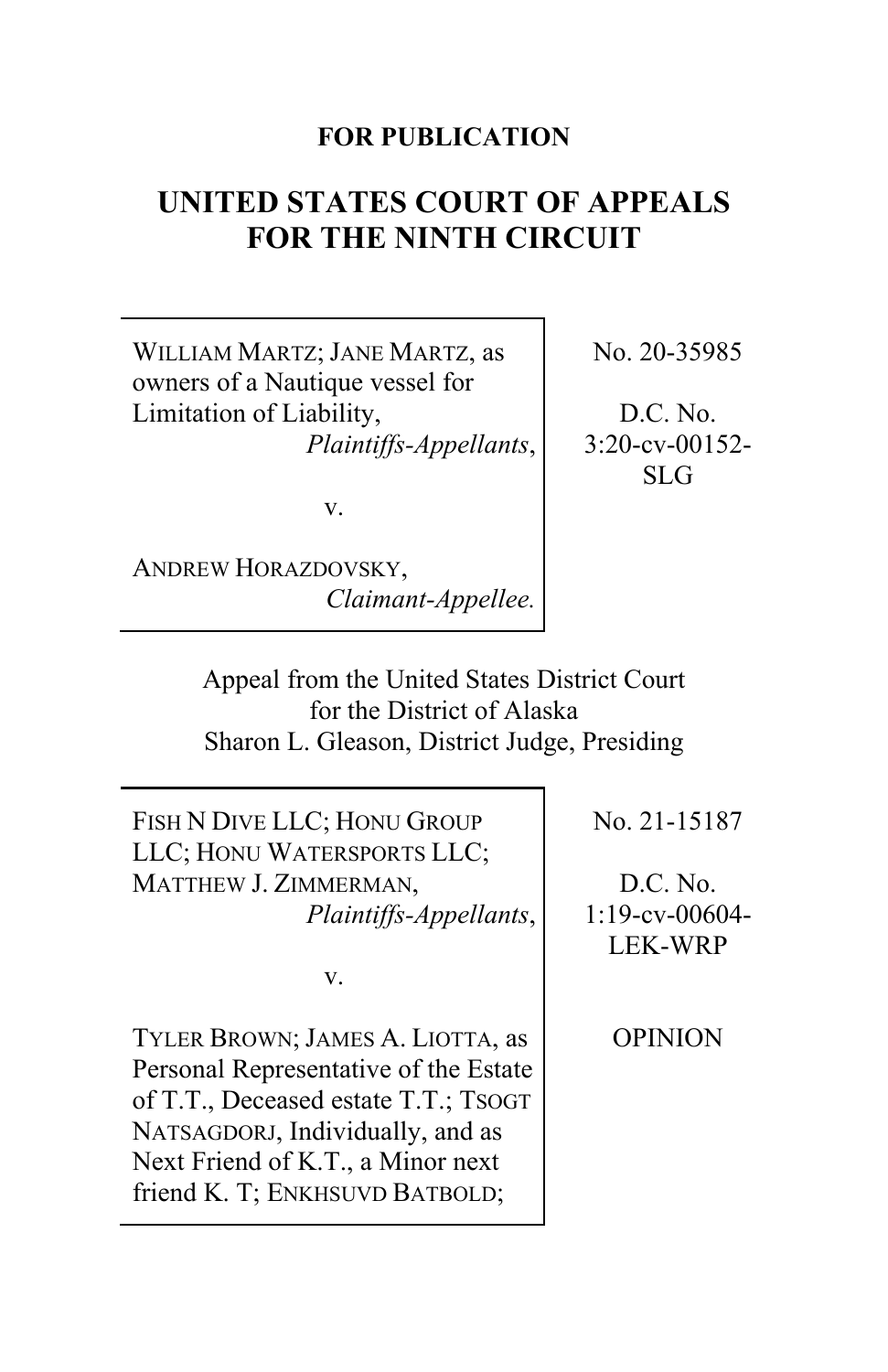HAWAII SPORTS, INC., *Claimants-Appellees*,

PADI WORLDWIDE CORPORATION; PADI AMERICAS, INC., *Real-Parties-in-Interest-Appellees.*

> Appeal from the United States District Court for the District of Hawaii Leslie E. Kobayashi, District Judge, Presiding

Argued and Submitted August 3, 2021 Anchorage, Alaska

Filed May 10, 2022

Before: Kim McLane Wardlaw, Eric D. Miller, and Bridget S. Bade, Circuit Judges.

Opinion by Judge Miller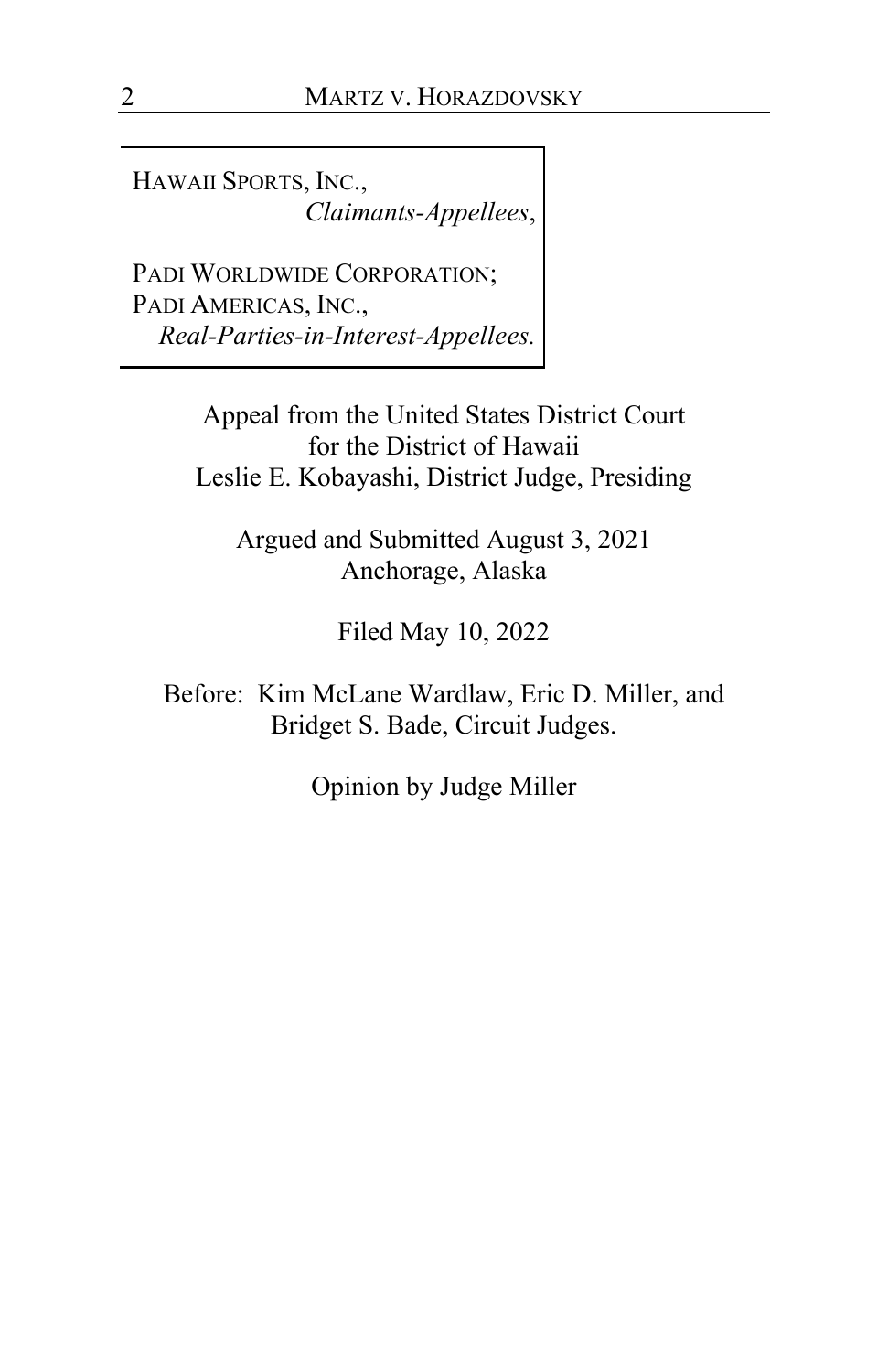# **SUMMARY**[\\*](#page-2-0)

### **Maritime Law**

The panel reversed two district courts' orders granting summary judgment in favor of defendants in two actions brought under the Shipowner's Limitation of Liability Act by owners of vessels that were involved in accidents.

The owners sought to limit their liability to the value of the vessels and pending freight. Under 46 U.S.C. § 30511(a), to enjoy the benefit of that limit, an owner must bring a limitation-of-liability action "within 6 months after a claimant gives the owner written notice of a claim." In each case, counsel for a victim of a maritime accident wrote to the vessel owner and suggested that the victim might be interested in pursuing litigation against the responsible parties. The owners then brought a limitation-of-liability action, but they did not do so until more than six months after receiving the letter. In each case, the district court determined that the letter constituted "written notice of a claim" and dismissed the action as untimely.

Agreeing with the Fifth and Eleventh Circuits and disagreeing with the Second and Sixth Circuits, the panel held that the six-month statute of limitations in  $\S$  30511(a) is a claims-processing rule rather than a jurisdictional rule and therefore is appropriately raised in a motion for summary judgment.

<span id="page-2-0"></span><sup>\*</sup> This summary constitutes no part of the opinion of the court. It has been prepared by court staff for the convenience of the reader.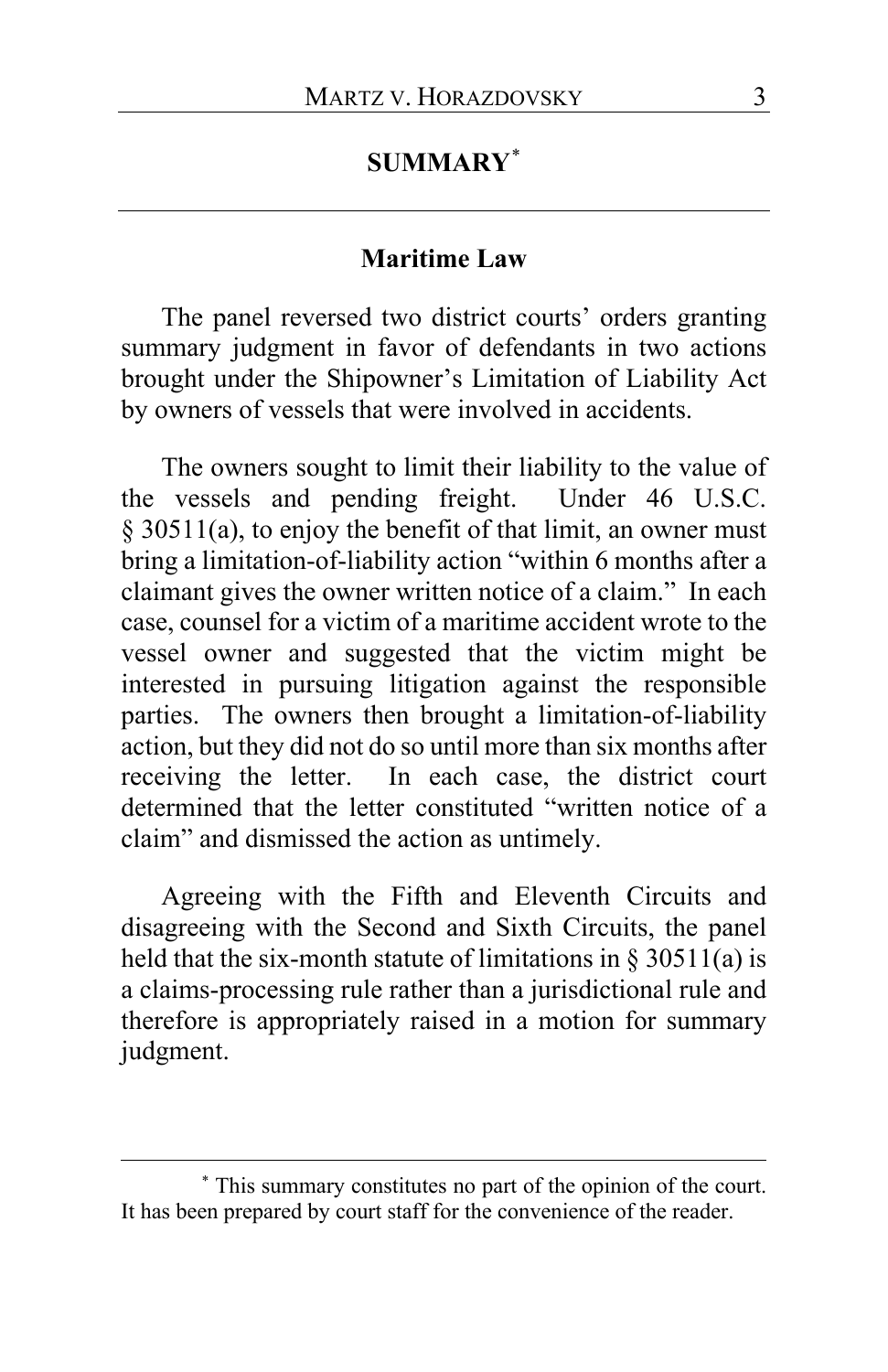The panel held that a "written notice of a claim" has three elements: the notice must (1) be in writing, (2) clearly state that the victim intends to bring a claim or claims against the owner, and (3) include at least one claim that is reasonably likely to be covered by the Limitation Act. Because neither of the letters at issue informed the vessel owners of the claimant's intention to bring a covered claim against the owners, the panel held that neither constituted "written notice of a claim" that started the running of the limitations period. Accordingly, both limitation-of-liability actions were timely. The panel therefore reversed in both cases and remanded for further proceedings.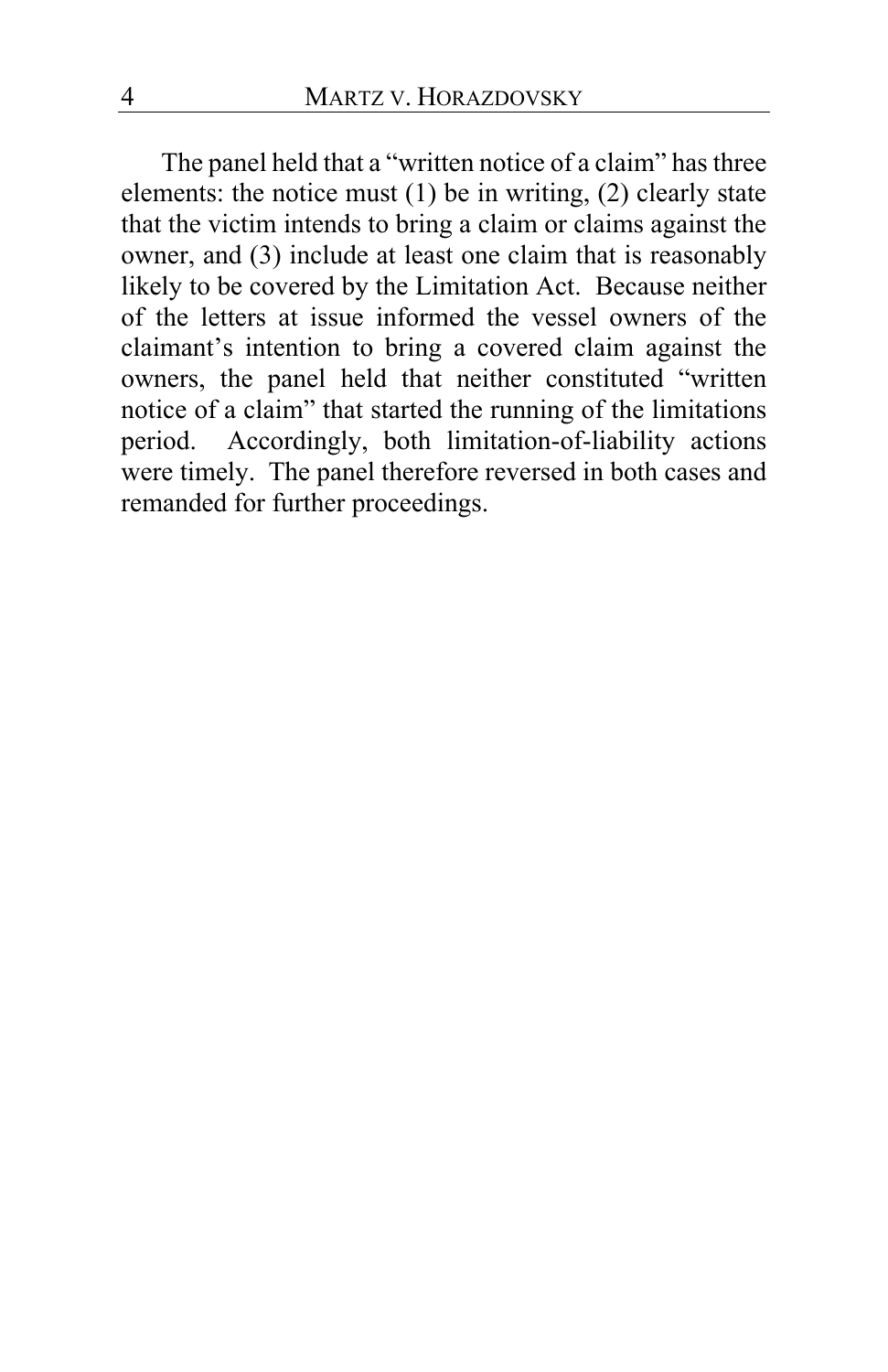## **COUNSEL**

Michael R. Williams (argued), Bush Seyferth PLLC, Kalamazoo, Michigan; Jonathon A. Katcher, Pope & Katcher, Anchorage, Alaska; for Plaintiffs-Appellants William Martz and Jane Martz.

Yale H. Metzger (argued), Law Offices of Yale H. Metzger, Anchorage, Alaska; Daniel I. Pace, Pace Law Offices, Anchorage, Alaska; for Claimant-Appellee Andrew Horazdovsky.

Marker E. Lovell Jr. (argued), Michelle L. Tommey, and R. Hudson Hollister, Gibson Robb & Lindh LLP, Emeryville, California, for Plaintiffs-Appellants Fish N Dive LLC, Honu Group LLC, Honu Watersports LLC, and Matthew J. Zimmerman.

Michael K. Livingston (argued), Mark S. Davis, Loretta A. Sheehan, Thomas M. Otake, and Amalia L. Fenton, Davis Levin Livingston, Honolulu, Hawaii, for Claimants-Appellees Tyler Brown, James A. Liotta, Tsogt Natsagdorj, Enkhsuvd Batbold, and Hawaii Sports Inc.

## **OPINION**

MILLER, Circuit Judge:

When a vessel is involved in an accident, the Shipowner's Limitation of Liability Act allows the owner to limit its liability to the value of the vessel and pending freight. 46 U.S.C. § 30505. To enjoy the benefit of that limit, the owner must bring a separate limitation-of-liability action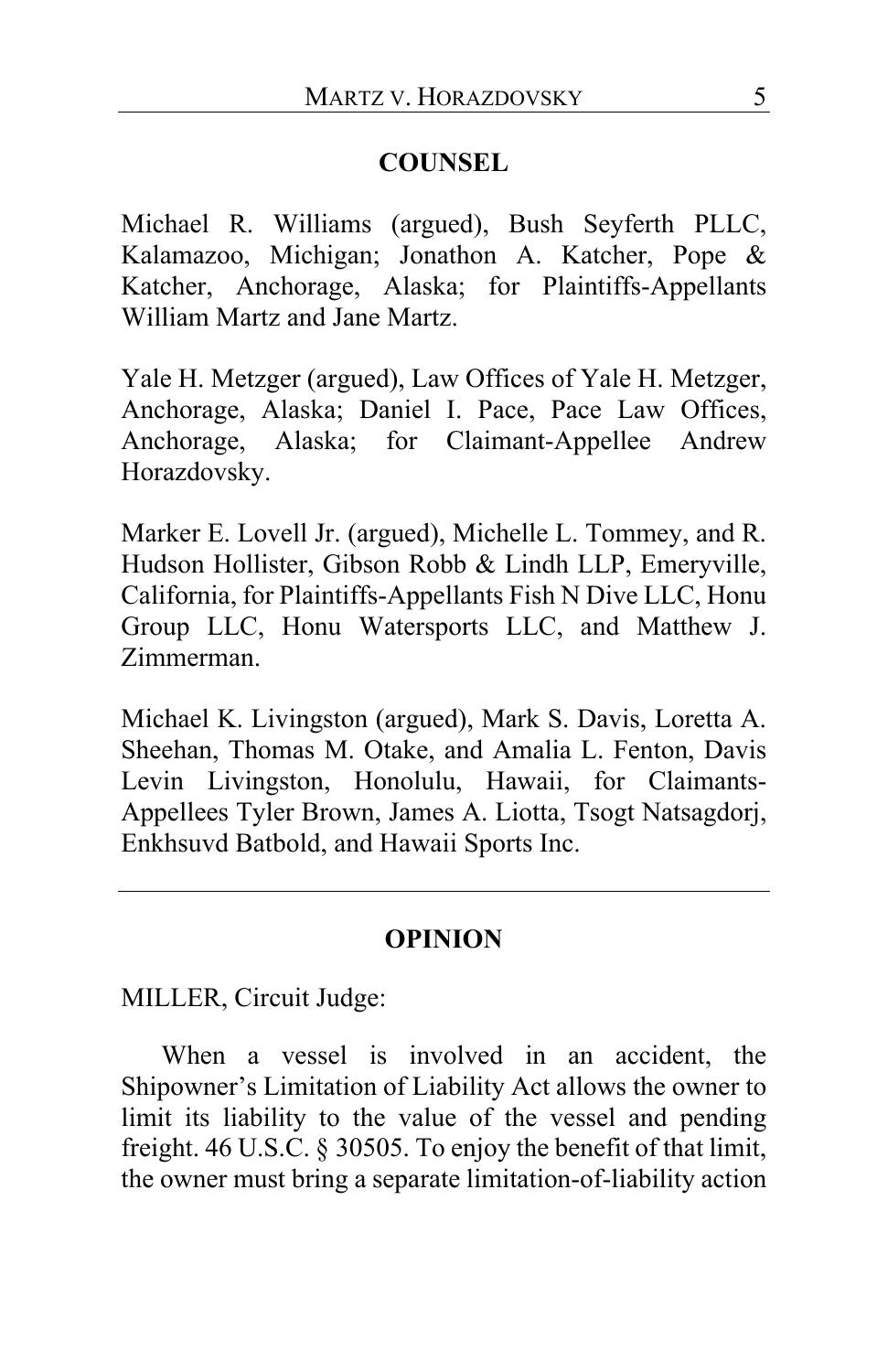"within 6 months after a claimant gives the owner written notice of a claim." 46 U.S.C. § 30511(a).

In each of these two cases, which we have consolidated for decision, counsel for a victim of a maritime accident wrote to the vessel owners and suggested that the victim might be interested in pursuing litigation against the responsible parties. The owners then brought a limitation-ofliability action, but they did not do so until more than six months after receiving the letter. In each case, the district court determined that the letter constituted "written notice of a claim" and dismissed the action as untimely.

These cases present two issues of first impression in this circuit: first, whether the six-month statute of limitations in section 30511(a) is a jurisdictional rule, and second, what constitutes "written notice of a claim" sufficient to start the running of the limitations period. Reviewing the grant of summary judgment de novo, *Yu v. Albany Ins. Co.*, 281 F.3d 803, 806 (9th Cir. 2002), we hold that the statute of limitations is not jurisdictional and that a "written notice of a claim" has three elements: the notice must (1) be in writing, (2) clearly state that the victim intends to bring a claim or claims against the owner, and (3) include at least one claim that is reasonably likely to be covered by the Limitation Act. Because neither of the letters at issue informed the vessel owners of the claimant's intention to bring a covered claim against the owners, neither constituted "written notice of a claim" that started the running of the limitations period. It follows that both limitation-of-liability actions were timely. We therefore reverse in both cases and remand for further proceedings.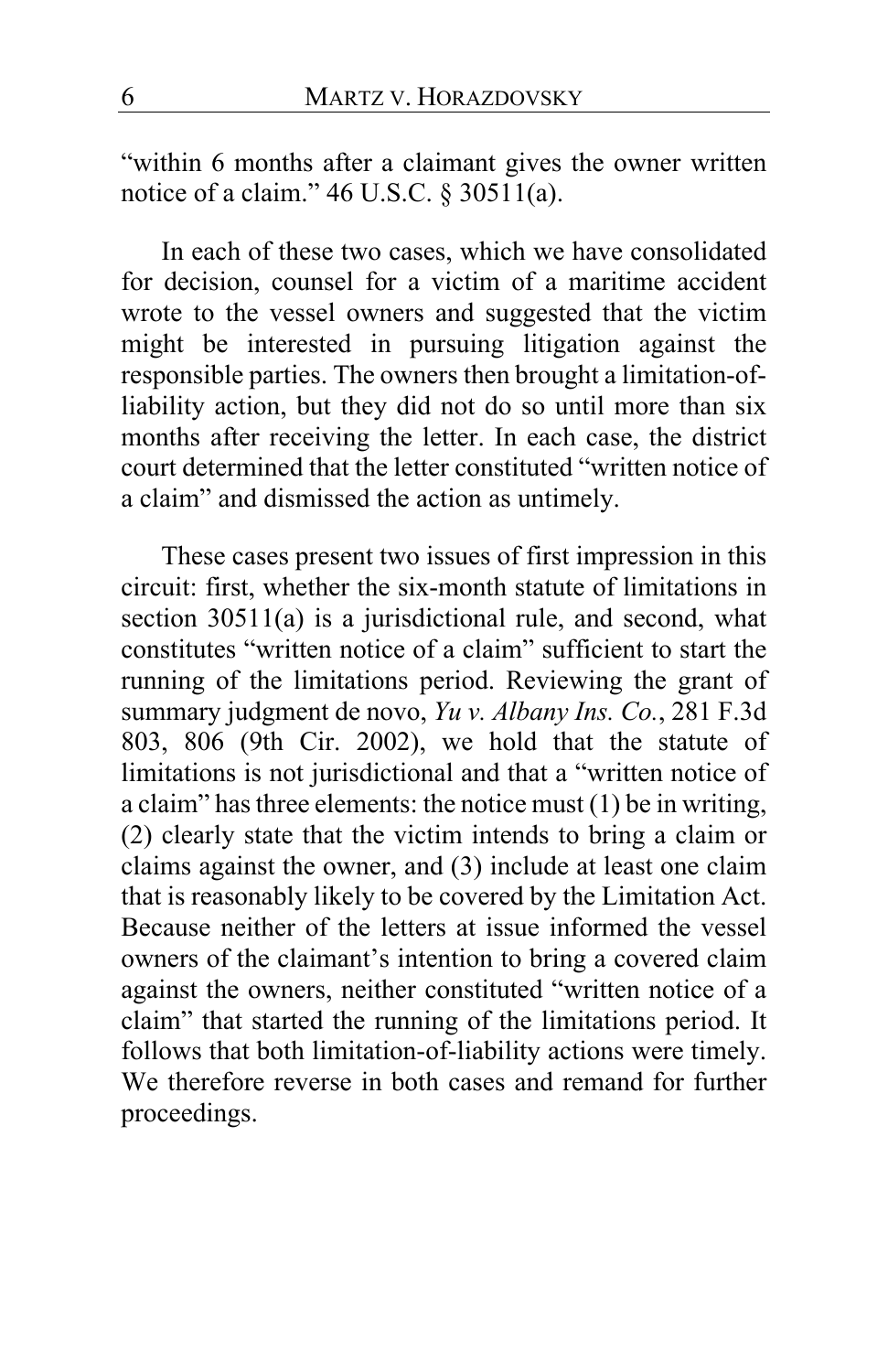I

A

On June 9, 2018, Reagan Martz was operating his parents' boat on Flat Lake, Alaska, when he collided with an inflatable raft being towed by another vessel. The collision killed Jennifer Horazdovsky, one of the occupants of the raft.

Over the next few weeks, two different lawyers representing Jennifer Horazdovsky's husband, Andrew Horazdovsky, wrote to the Martz family's lawyer asking for Reagan Martz's insurance information. Horazdovsky then retained a third lawyer, Robert Stone, and on December 4, 2018, Stone sent a three-page letter to the Martzes' lawyer with the subject line "Re: Horazdovsky v. Reagan Martz, William and Jane Martz." In the letter, Stone described the facts underlying the accident as he understood them. He wrote that "Reagan Martz, son of William and Jane Martz, was drinking heavily at a party sponsored by William and Jane Martz" and that "Reagan was a permissive user of a boat owned by his parents." To Stone, the facts "suggest[ed] that Reagan Martz was severely intoxicated, and that as a result of such intoxication, he collided with a raft occupied by Jennifer Horazdovsky"; he added that "Reagan Martz fled the scene, changed from the boat to a jet ski, and continued to flee the scene until he was ultimately apprehended." But Stone said that he was "not yet certain whether William Martz or Jane Martz bear any responsibility." Noting that he "would like to avoid unnecessarily naming parties to a lawsuit," he requested information about the ownership of the relevant property at Flat Lake and any insurance policies covering the Martzes. The Martzes' lawyer responded a few days later, stating that Reagan Martz had no relevant insurance coverage, that "[t]here is no basis for William and Jane Martz having any liability for this accident," and that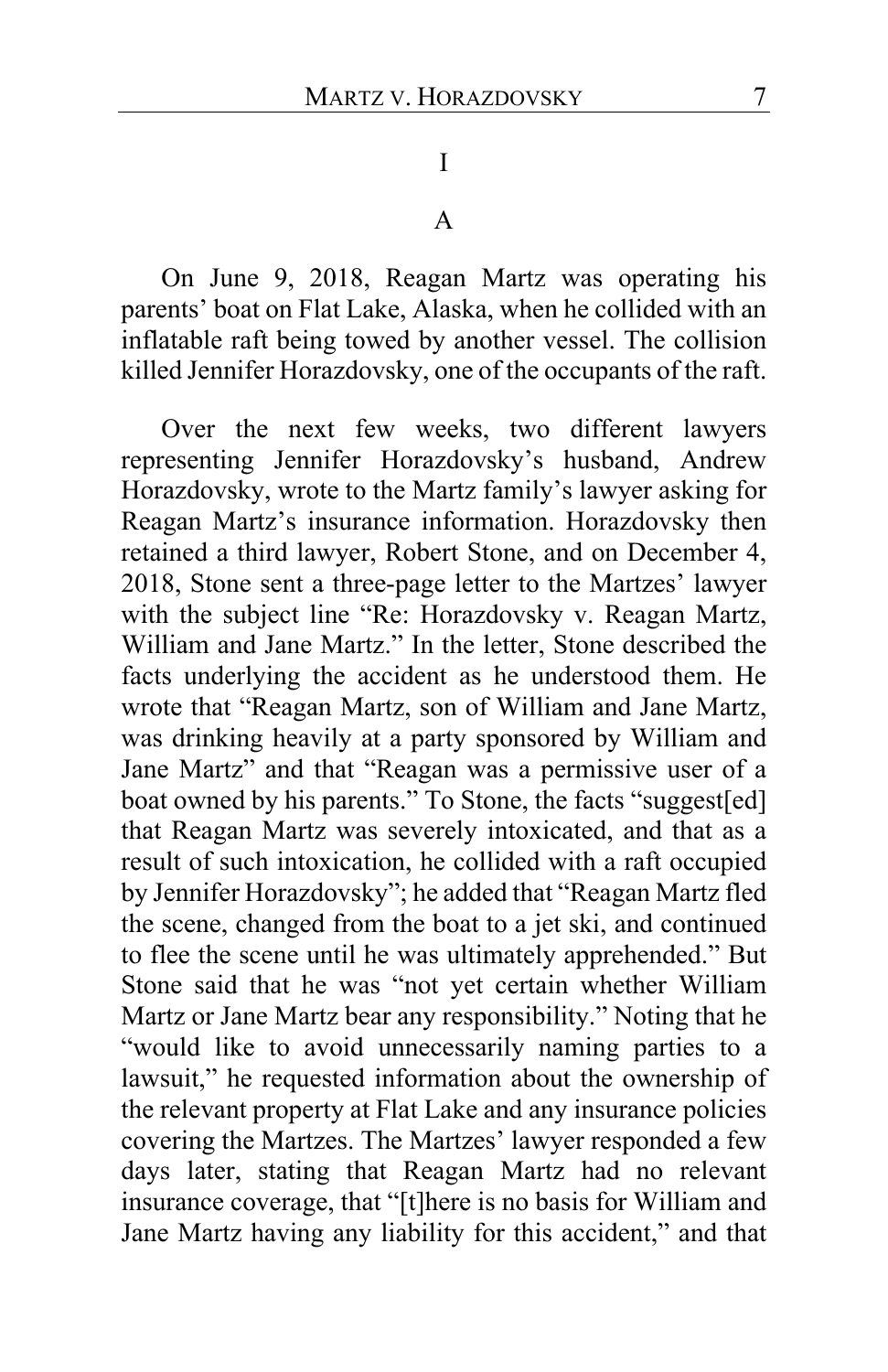"we have not tendered this claim to any insurance companies."

On June 4, 2020, Andrew Horazdovsky, individually and as the personal representative of Jennifer Horazdovsky's estate, sued Reagan, William, and Jane Martz in Alaska state court, seeking damages under various tort theories. Two weeks later, William and Jane Martz brought an action in the District of Alaska for limitation of liability under section 30511(a). Horazdovsky moved for summary judgment on the ground that the action was untimely.

The district court granted the motion. It held that written notice of a claim "need not make an unequivocal demand to the vessel owner for compensation for a loss; it is enough if the notice presents a reasonable possibility of a claim subject to limitation." Applying that rule, the court noted that the correspondence to the Martzes came "by way of [Horazdovsky's] attorneys, immediately lending it some formality and import," and that Stone's letter was "captioned with reference to the adversarial posture of the parties." The court also observed that Stone's letter "outline[d] a theory of liability that implicates the vessel owners." Although acknowledging that Stone's letter was "tentative" in that it referred only to the possibility of legal action, the court reasoned that when read in its entirety, the letter constituted notice of a claim. Because the Martzes did not file their limitation action until more than a year after they received Stone's letter, the court concluded that the action was untimely.

On January 5, 2019, 13-year-old T.T. drowned during an open-ocean scuba-diving excursion near Honolulu. The excursion was conducted by Honu Watersports LLC, doing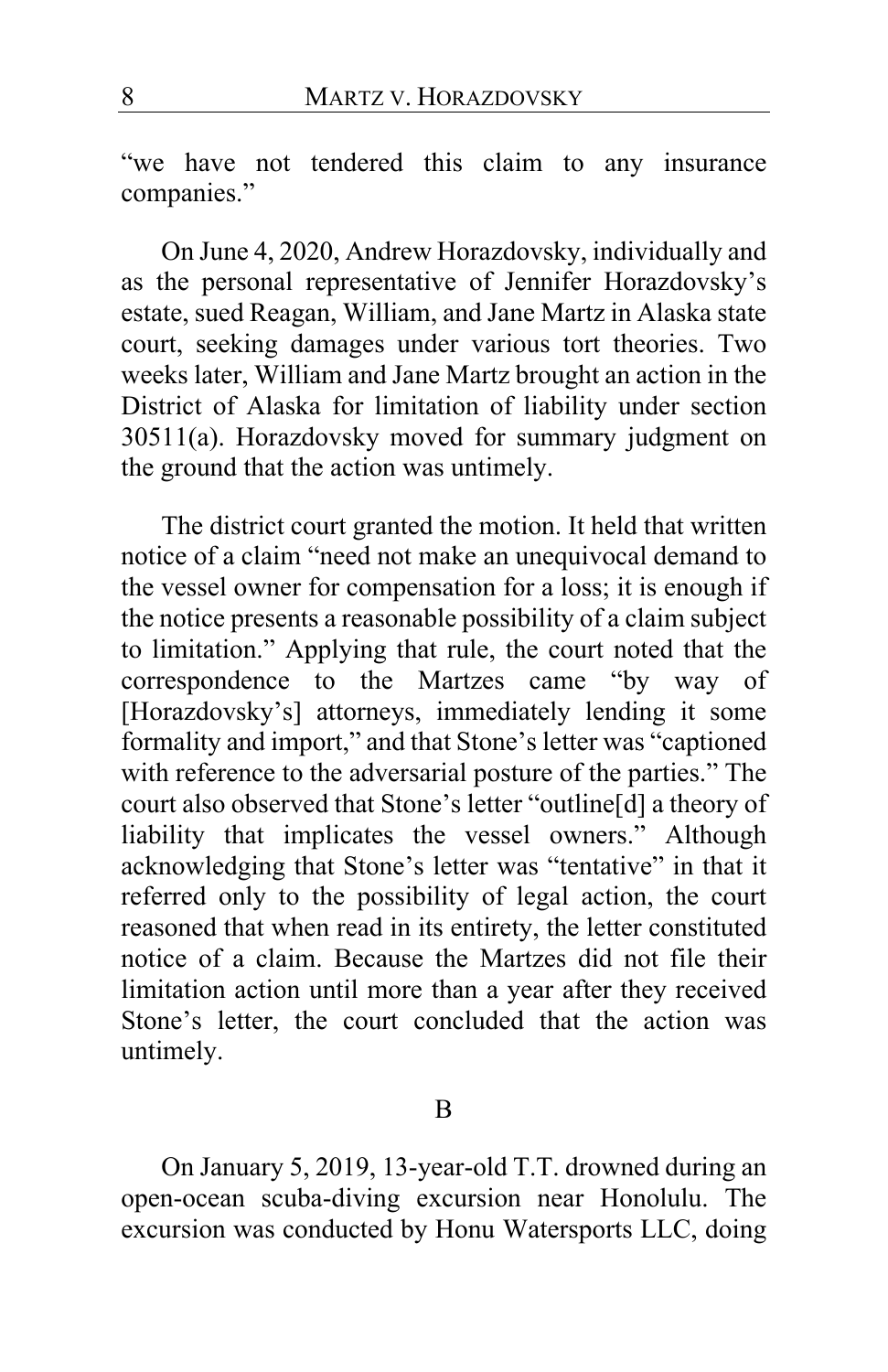business as Island Divers Hawaii, on a vessel owned by Fish N Dive LLC; both companies are controlled by an entity owned by Matthew Zimmerman.

Two days after the accident, Loretta Sheehan, an attorney representing T.T.'s family, wrote to Zimmerman to inform him that Sheehan had "been retained to investigate the death of [T.T.] on January 5, 2019, while he was participating in a drift dive with . . . Island Divers Hawaii," and to request that Zimmerman preserve "any and all evidence potentially related to this incident" including "photographs, videos, logs, [and] captain manifests." The letter warned that T.T.'s family would "consider it spoliation of evidence if Island Divers Hawaii alters, modifies, or destroys the evidence involved in this accident." Zimmerman's counsel acknowledged receipt of the letter and advised Sheehan to direct further communications to counsel and not to Zimmerman or any employees of Honu Watersports.

On September 19, 2019, T.T.'s estate and family sued Zimmerman, Honu Watersports, and Fish N Dive in Hawaii state court, seeking damages based on the accident. On November 5, 2019, Fish N Dive brought this action in the District of Hawaii for limitation of liability under section 30511(a).

We pause at this point to observe that the designation of the parties in actions of this kind can be confusing. Like the Martzes in the Alaska case, Fish N Dive is the defendant in the state-court tort action but the plaintiff in the federal limitation-of-liability proceeding. Courts often refer to such parties as the "limitation plaintiffs," but we think it is clearer to call them the "vessel owners" and to describe their adversaries as the "claimants."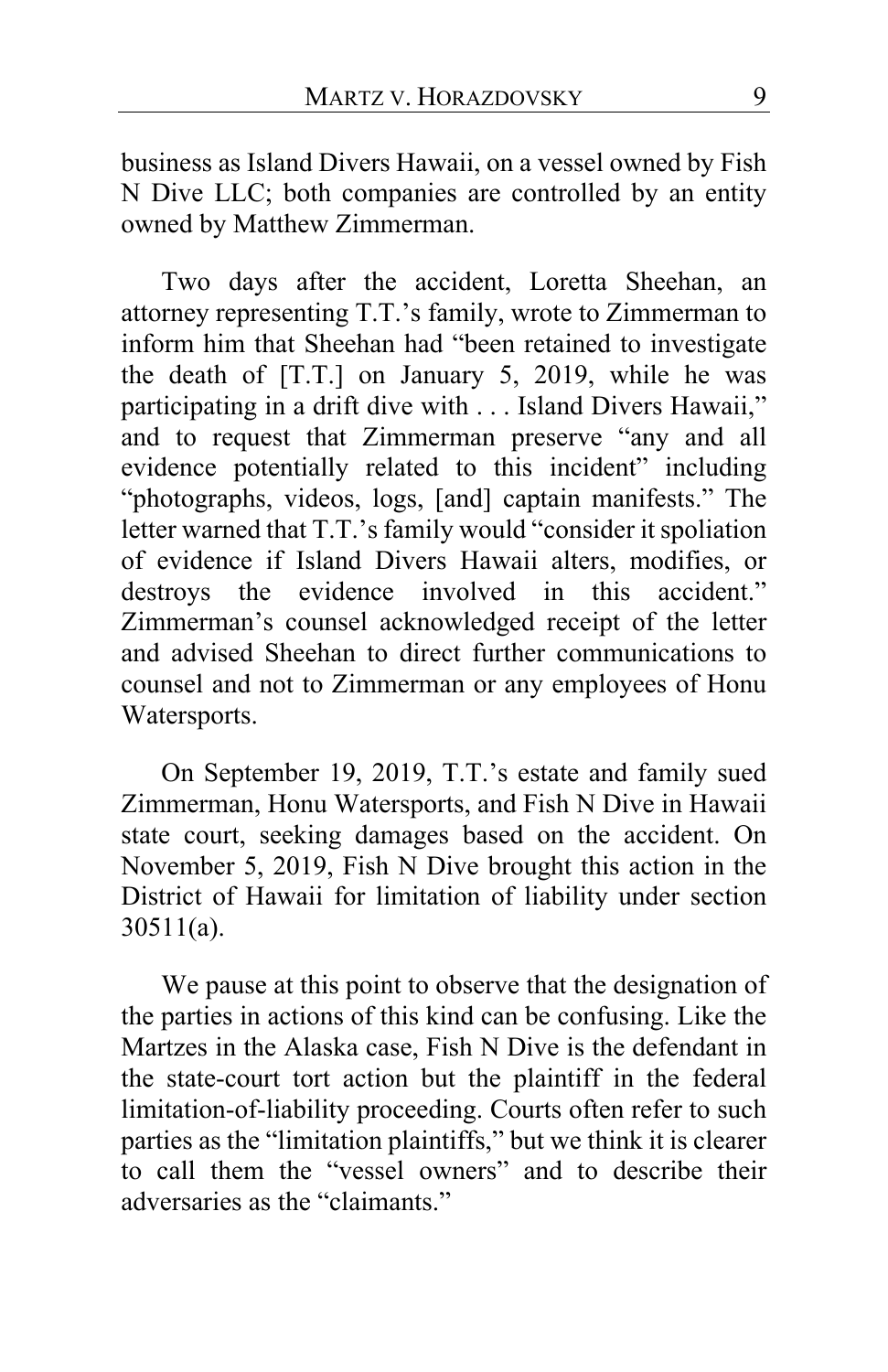Arguing that the limitation-of-liability action was untimely under section 30511(a), T.T.'s estate and family moved to dismiss for lack of subject-matter jurisdiction or, in the alternative, for summary judgment.

The district court denied the motion to dismiss. Noting that "[t]here is no clear jurisdictional language in the text of § 35011(a)," the court concluded that the limitations period in the statute "is a claims processing rule, not a jurisdictional requirement." It therefore held that the timeliness of the limitation action "will be determined under the summary judgment standard."

The district court granted the motion for summary judgment. The court held that to constitute "written notice of a claim," a communication must "inform[] the shipowner of an actual or potential claim." The court considered the reference to "spoilation of evidence" and the statement that the firm had been "retained to investigate the death of [T.T.]" sufficient to satisfy that requirement. And it concluded that the letter conveyed a claim reasonably subject to limitation because a wrongful death claim would necessarily have exceeded the value of the vessel, which was only \$40,000. Because Fish N Dive had filed its limitation-of-liability action almost a year after it received the evidencepreservation letter, the court concluded that its claim was untimely.

### II

Before we determine what events start the running of the limitations period in section 30511(a), we consider whether that provision limits the district court's jurisdiction or whether it is merely a claim-processing rule. If the statute is jurisdictional, then the untimeliness of a limitation-ofliability action would appropriately be asserted in a motion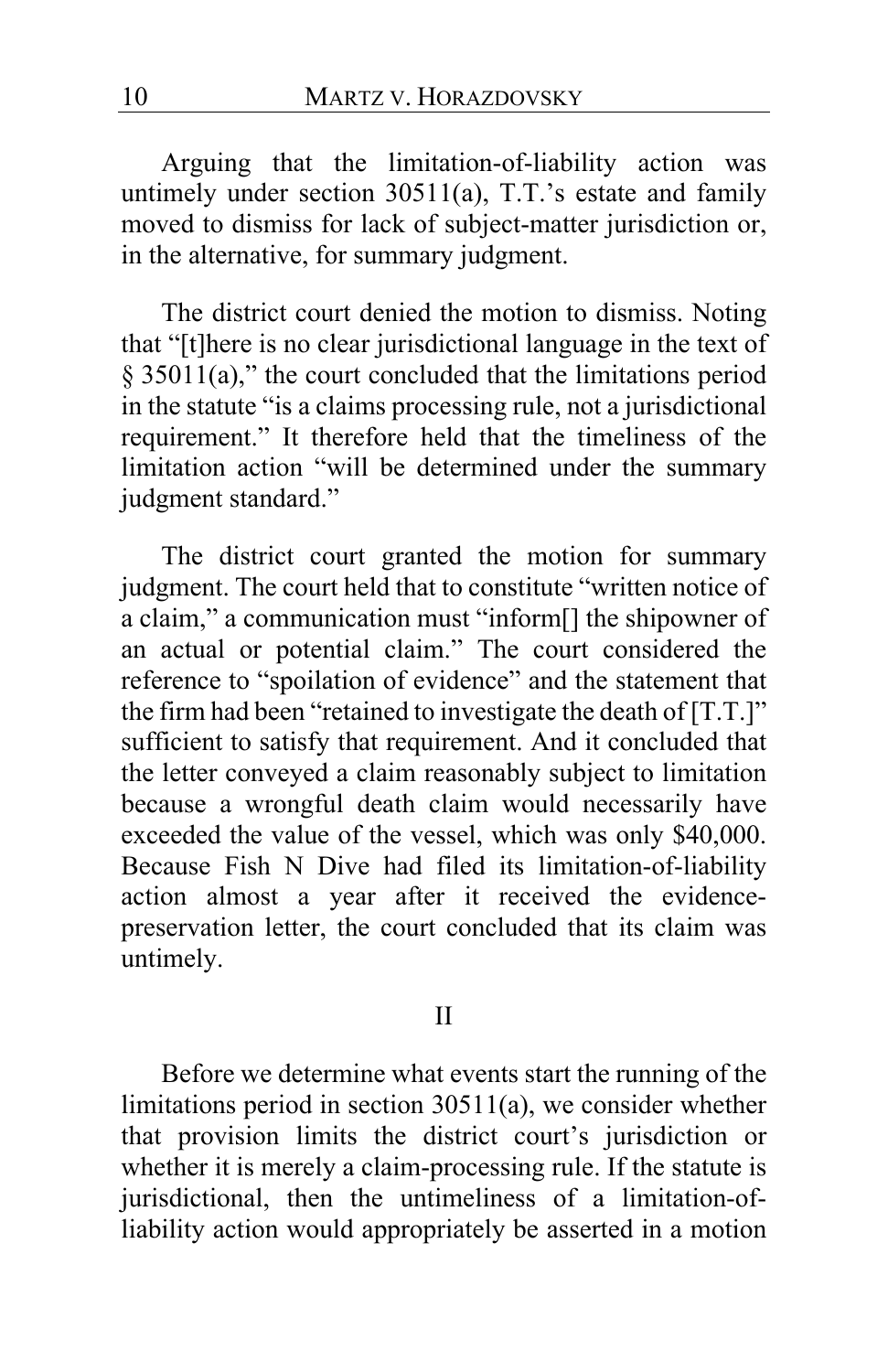to dismiss under Federal Rule of Civil Procedure 12(b)(1), like that brought by the claimants in the Hawaii case. *See Thornhill Publ'g Co. v. General Tel. & Elec. Corp.*, 594 F.2d 730, 733 (9th Cir. 1979). In addition, a district court would have a duty to consider the timeliness of such an action sua sponte. *See Pacific Choice Seafood Co. v. Ross*, 976 F.3d 932, 938 (9th Cir. 2020).

Courts of appeals have disagreed about whether section 30511(a) is jurisdictional. *See Cincinnati Gas & Elec. Co. v. Abel*, 533 F.2d 1001, 1003 (6th Cir. 1976) (treating the time limit as jurisdictional); *Petition of Spearin, Preston & Burrows, Inc.*, 190 F.2d 684, 685–86 (2d Cir. 1951) (same); *In re Bonvillian Marine Serv., Inc.*, 19 F.4th 787, 793–94 (5th Cir. 2021) (treating the time limit as not jurisdictional); *Orion Marine Constr., Inc. v. Carroll*, 918 F.3d 1323, 1328– 29 (11th Cir. 2019) (same). We agree with those courts that have held that section 30511(a) is an ordinary statute of limitations and is not jurisdictional.

The Supreme Court has held that only when Congress "clearly states that a threshold limitation on a statute's scope shall count as jurisdictional" should it be treated as jurisdictional. *Arbaugh v. Y & H Corp.*, 546 U.S. 500, 515– 16 (2006); *see Al-Qarqani v. Chevron Corp.*, 8 F.4th 1018, 1024 (9th Cir. 2021). Statutory time limits, in particular, are jurisdictional "only if Congress has 'clearly state[d]' as much." *United States v. Wong*, 575 U.S. 402, 409 (2015) (alteration in original) (quoting *Sebelius v. Auburn Reg'l Med. Ctr.*, 568 U.S. 145, 153 (2013)). And "most time bars are nonjurisdictional" because they are merely "'claimprocessing rules,' which 'seek to promote the orderly progress of litigation,' but do not deprive a court of authority to hear a case." *Id.* at 410 (quoting *Henderson v. Shinseki*, 562 U.S. 428, 435 (2011)).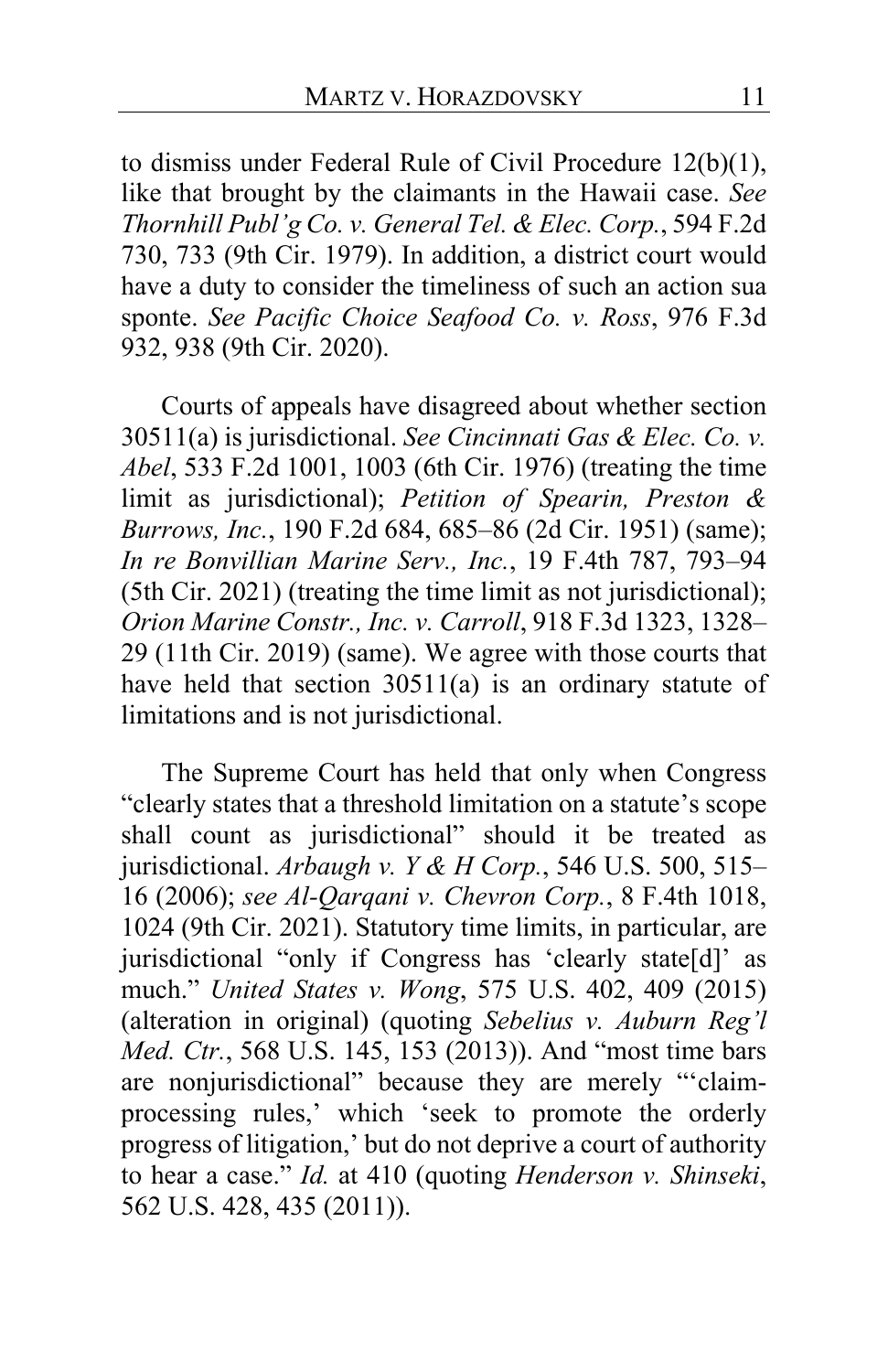Section 30511(a) states that "[t]he action must be brought within 6 months after a claimant gives the owner written notice of a claim." It does not refer to the court's jurisdiction or otherwise suggest that it limits the court's adjudicatory power. Such "mundane statute-of-limitations language" does not create a jurisdictional limitation. *Wong*, 575 U.S. at 410; *see also Gonzalez v. Thaler*, 565 U.S. 134, 146 (2012). We therefore conclude that section 30511(a) is not jurisdictional. So, as both district courts below recognized, the untimeliness of a limitation-of-liability action is a merits issue appropriately raised in a motion for summary judgment.

### III

Both of these appeals turn on what constitutes "written notice of a claim" under section 30511(a) and therefore starts the running of the statute of limitations. The district court in the Alaska case held that the key requirement is that the claimant communicate "the reasonable possibility of a claim." The district court in the Hawaii case took a similar view, concluding that the limitations period begins to run when the claimant "informs the shipowner of an actual or potential claim." In our view, both of those statements are overly expansive.

We begin our analysis with the statutory text. *See Van Buren v. United States*, 141 S. Ct. 1648, 1654 (2021); *Hall v. United States Dep't of Agric.*, 984 F.3d 825, 837 (9th Cir. 2020). Section 30511(a) contains two sentences. The first allows a vessel owner to bring a limitation-of-liability action: "The owner of a vessel may bring a civil action in a district court of the United States for limitation of liability under this chapter." And the second sets out the statute of limitations that governs such an action: "The action must be brought within 6 months after a claimant gives the owner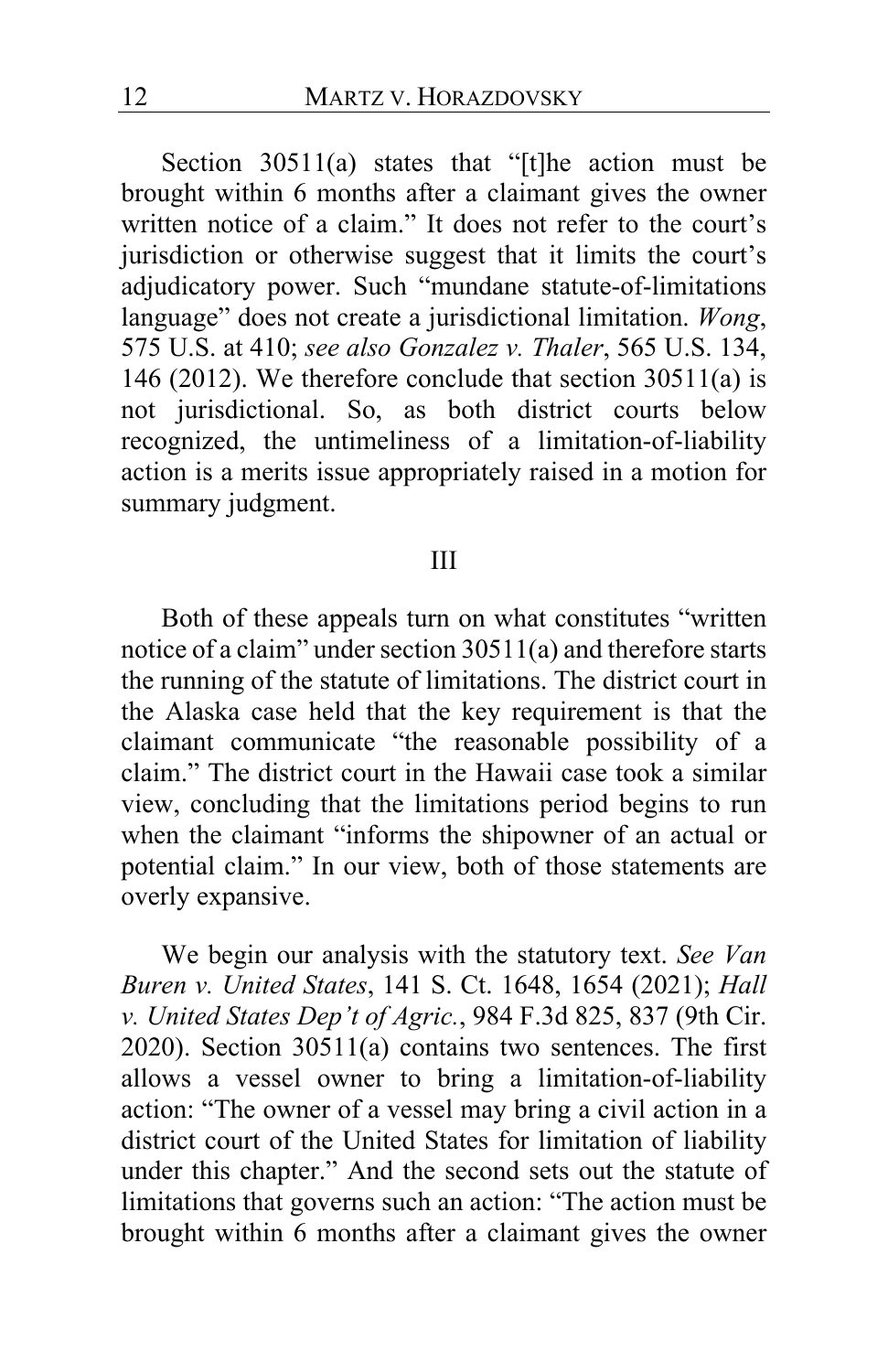written notice of a claim." We hold that the phrase "written notice of a claim" imposes three requirements: the notice must (1) be in writing, (2) clearly state that the victim intends to bring a claim or claims against the owner, and (3) include at least one claim that is reasonably likely to be covered by the Limitation Act.

First, the statute requires "written notice." Because the notice must be written, it is the text of the writing—and not the extrinsic circumstances of its delivery—that determines whether a vessel owner has received notice of a claim. The claimants are therefore incorrect when they suggest that the "factual circumstances" of an accident can be sufficient to alert vessel owners of an impending claim. Modern American society is sufficiently litigious that anyone involved in an accident should be aware that claims for damages are a reasonable possibility. But the statute requires something more: "written notice." We therefore agree with the Eleventh Circuit that "[t]he Act's plain text . . . requires that the claimant provide written notice to the [vessel] owner." *Orion Marine Constr.*, 918 F.3d at 1333 n.4 (emphasis omitted). Thus, "even actual knowledge of alleged damage is no substitute for the *written* notice required by the Act." *Id.*

To be sure, the notice need not be a formal complaint, and it need not employ any particular form of words. The statute does not require that the claimant "file" a notice of a claim—a verb that would suggest some level of formality but only that it "give" notice. For that reason, courts have agreed "that letters sent by claimants to vessel owners may constitute notice of claim." *Doxsee Sea Clam Co. v. Brown*, 13 F.3d 550, 554 (2d Cir. 1994); *accord Orion Marine Constr.*, 918 F.3d at 1333 n.4 (noting "that *informal* written notice, such as a letter sent by a claimant or his attorney, will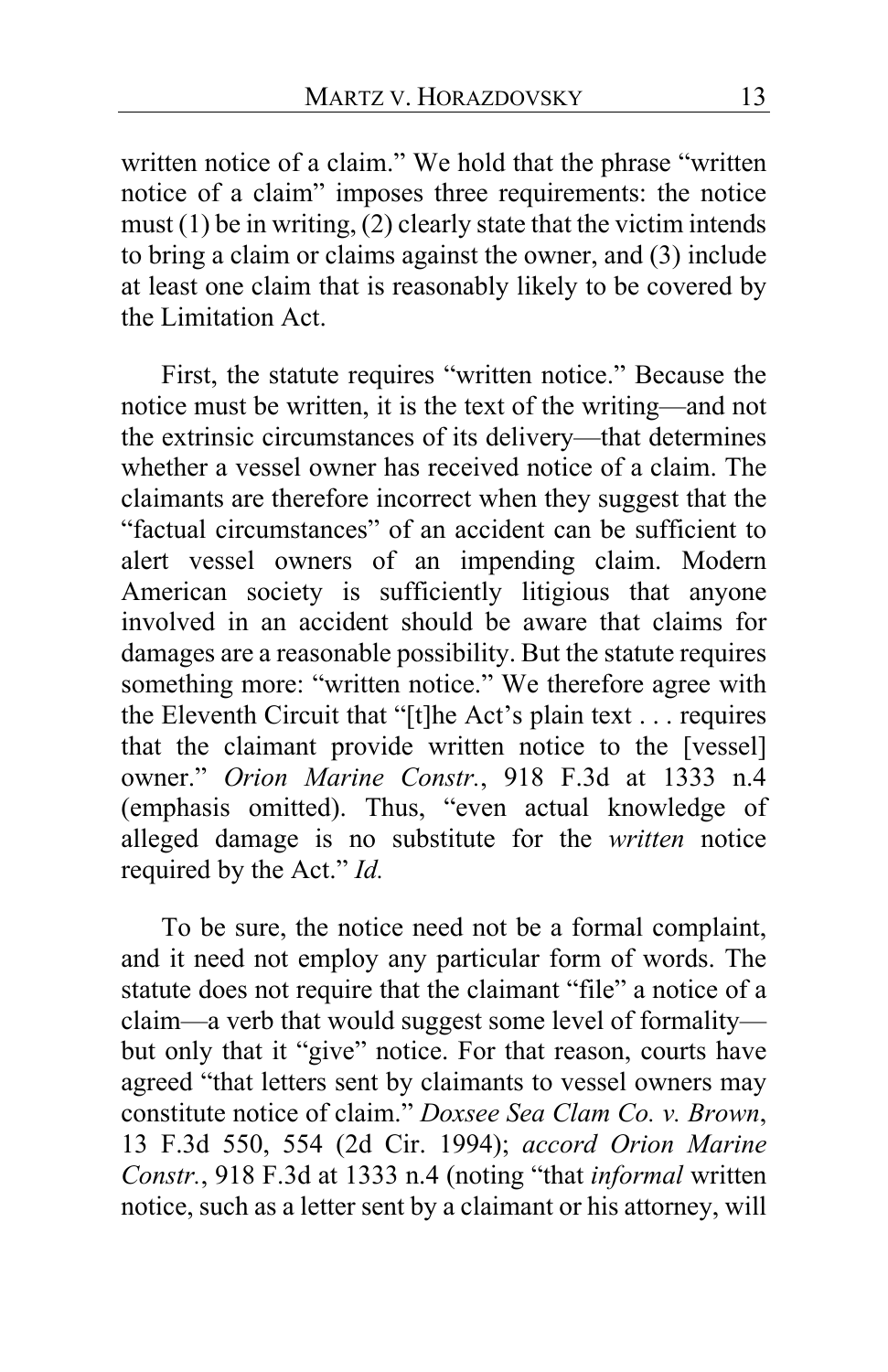suffice under the Act in lieu of a formal complaint"). And by referring to "written notice," not "*a* written notice," the statute allows notice to be provided in multiple documents. *In re Complaint of RLB Contracting, Inc.*, 773 F.3d 596, 603–04 (5th Cir. 2014), *overruled on other grounds by Bonvillian Marine Serv.*, 19 F.4th at 790; *see Niz-Chavez v. Garland*, 141 S. Ct. 1474, 1480–81 (2021) (relying on the indefinite article "a" in the phrase "a notice to appear," 8 U.S.C. § 1229(a), to hold that the notice must be contained in a single document).

Second, the notice must be of a "claim." The word "claim" means "a demand of a right or supposed right" or "a demand for compensation, benefits, or payment"—a meaning that is essentially unchanged since 1936, when the statute of limitations was first enacted. *Webster's Third New International Dictionary* 414 (2002); *accord Black's Law Dictionary* 311 (11th ed. 2019) (an "assertion of an existing right"); *see* 46 U.S.C. § 185 (1940) ("The vessel owner, within six months after a claimant shall have given to or filed with such owner written notice of claim, may petition a district court of the United States of competent jurisdiction for limitation . . . ."); *Webster's Second New International Dictionary* 493 (1934). And in construing the word "claim" in other statutes, we have recognized that it "contemplates, in general usage, a demand for payment or relief, and, unless it is a claim *for* something, is no claim at all." *Avril v. United States*, 461 F.2d 1090, 1091 (9th Cir. 1972); *see also Avery v. United States*, 680 F.2d 608, 609–11 (9th Cir. 1982). Thus, for a writing to constitute "notice of a claim," it must be formulated to "actually inform a shipowner of the claimant's intentions to seek recovery from the owner." *In re Complaint of N.Y.T.R. Transp. Corp.*, 105 F.R.D. 144, 146 (E.D.N.Y. 1985); *accord In re Complaint of Okeanos Ocean Rsch. Found., Inc.*, 704 F. Supp. 412, 414 (S.D.N.Y. 1989) ("[T]he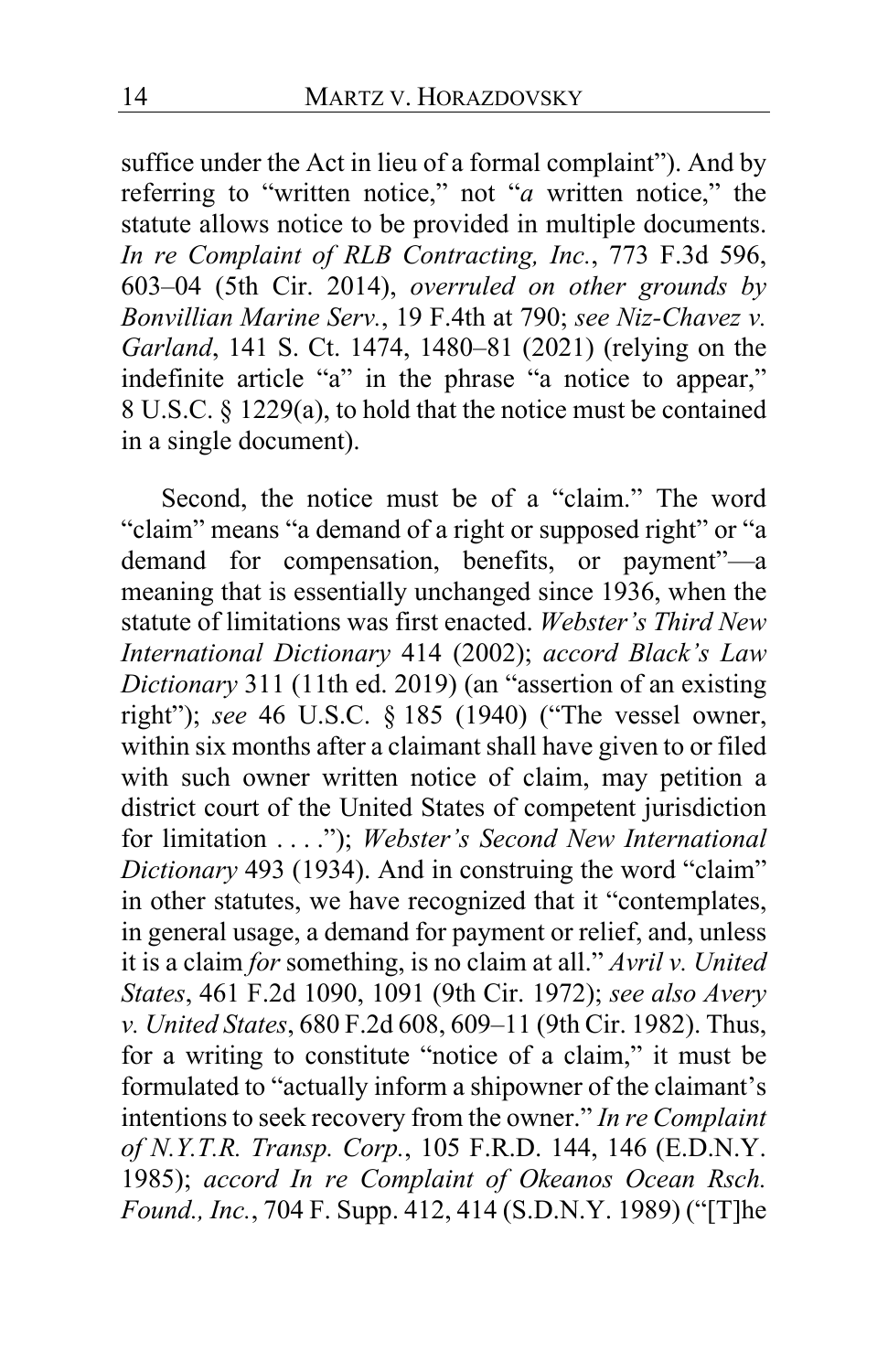notice must inform the owner of a claimant's intention to seek damages."). A vessel owner is not required to guess the claimant's intentions, and a tentative statement, or one that merely hints at the possibility of asserting a claim, is not enough.

Third, as we have previously held, the statute requires notice not just of any kind of claim, but of a claim for which the vessel owner could reasonably seek limitation of liability. *See Jung Hyun Sook v. Great Pac. Shipping Co.*, 632 F.2d 100, 102 (9th Cir. 1980); *see also In re Complaint of McCarthy Bros. Co./Clark Bridge*, 83 F.3d 821, 829 (7th Cir. 1996); *In re Complaint of Tom-Mac, Inc.*, 76 F.3d 678, 683 (5th Cir. 1996). If the value of the claim described in the notice is less than the value of the vessel and its pending freight, or if the claim is not subject to limitation under the Limitation Act, then the vessel owner has not received "written notice of a claim" that is relevant to section 30511(a).

The key difference between our interpretation of the statute and that of the district courts in these cases concerns the second part of the test, requiring that the writing inform the vessel owner that the claimant intends to seek a recovery from the owner. The district courts held that notice of "the reasonable possibility of a claim" or a "potential claim" was sufficient to start the running of the limitations period. But as we have explained, a "reasonable possibility" of a claim or a "potential claim" is not enough. Rather, the writing must convey to the vessel owner the claimant's actual intent to initiate a claim.

In reaching a contrary conclusion, the district courts applied language that has been used by other courts of appeals. Under the test used in the Second, Seventh, and Eleventh Circuits, for example, "a letter sent to a shipowner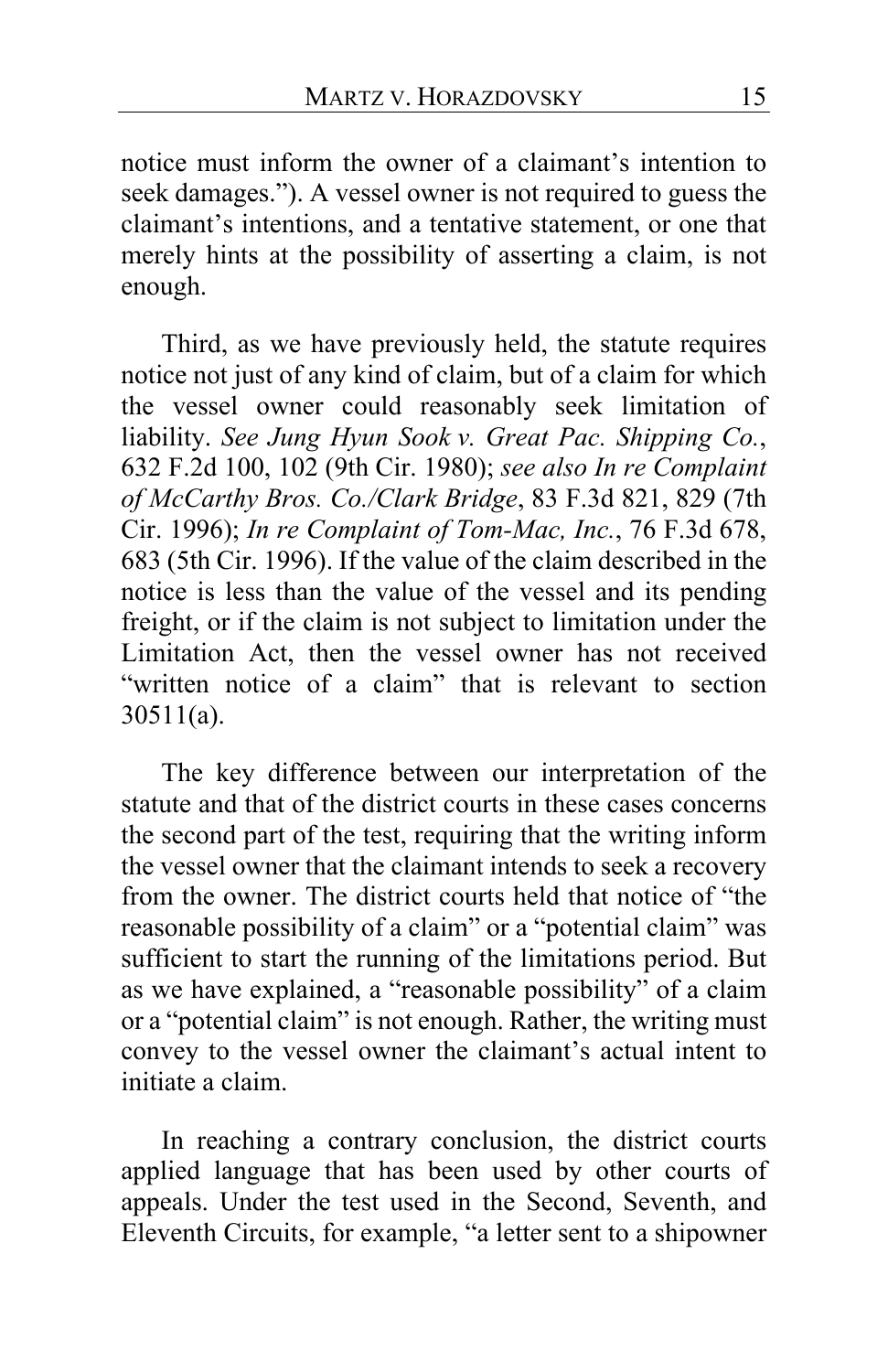by a claimant is sufficient to trigger the six-month period if (1) it informs the shipowner of an *actual or potential claim* (2) which may exceed the value of the vessel  $(3)$  and ... reveal[s] a 'reasonable possibility' that the claim made is one subject to limitation." *McCarthy Bros.*, 83 F.3d at 829 (emphasis added) (quoting *Tom-Mac*, 76 F.3d at 683); *accord Doxsee Sea Clam Co.*, 13 F.3d at 554; *Orion Marine Const.*, 918 F.3d at 1331. Similarly, the Fifth Circuit asks "(1) whether the writing communicates the *reasonable possibility* of a claim, and (2) whether it communicates the *reasonable possibility* of damages in excess of the vessel's value." *RLB Contracting*, 773 F.3d at 602; *see also In re Eckstein Marine Serv. LLC*, 672 F.3d 310, 317 (5th Cir. 2012), *overruled on other grounds by Bonvillian Marine Serv.*, 19 F.4th at 790.

Some of those cases, however, did not turn on the distinction between an actual claim and a "potential claim" or the "possibility of a claim." Instead, they involved communications that unambiguously asserted a claim, and the disputes focused on whether the claim was likely subject to limitation. *See*, *e.g.*, *McCarthy Bros.*, 83 F.3d at 829; *Doxsee Sea Clam Co.*, 13 F.3d at 552, 554. Thus, it is possible that those courts of appeals, if confronted with the question, would agree with our conclusion that an actual claim is required. But to the extent our position differs from that of other circuits, we think it is compelled by the statutory text, which refers simply to a "claim," not a "possible" or "potential" claim.

The claimants resist this interpretation, urging that section 30511(a) should be "strictly construed." In support of that argument, they correctly observe that we have previously described the Limitation Act as "a relic of an earlier era." *Esta Later Charters, Inc. v. Ignacio*, 875 F.2d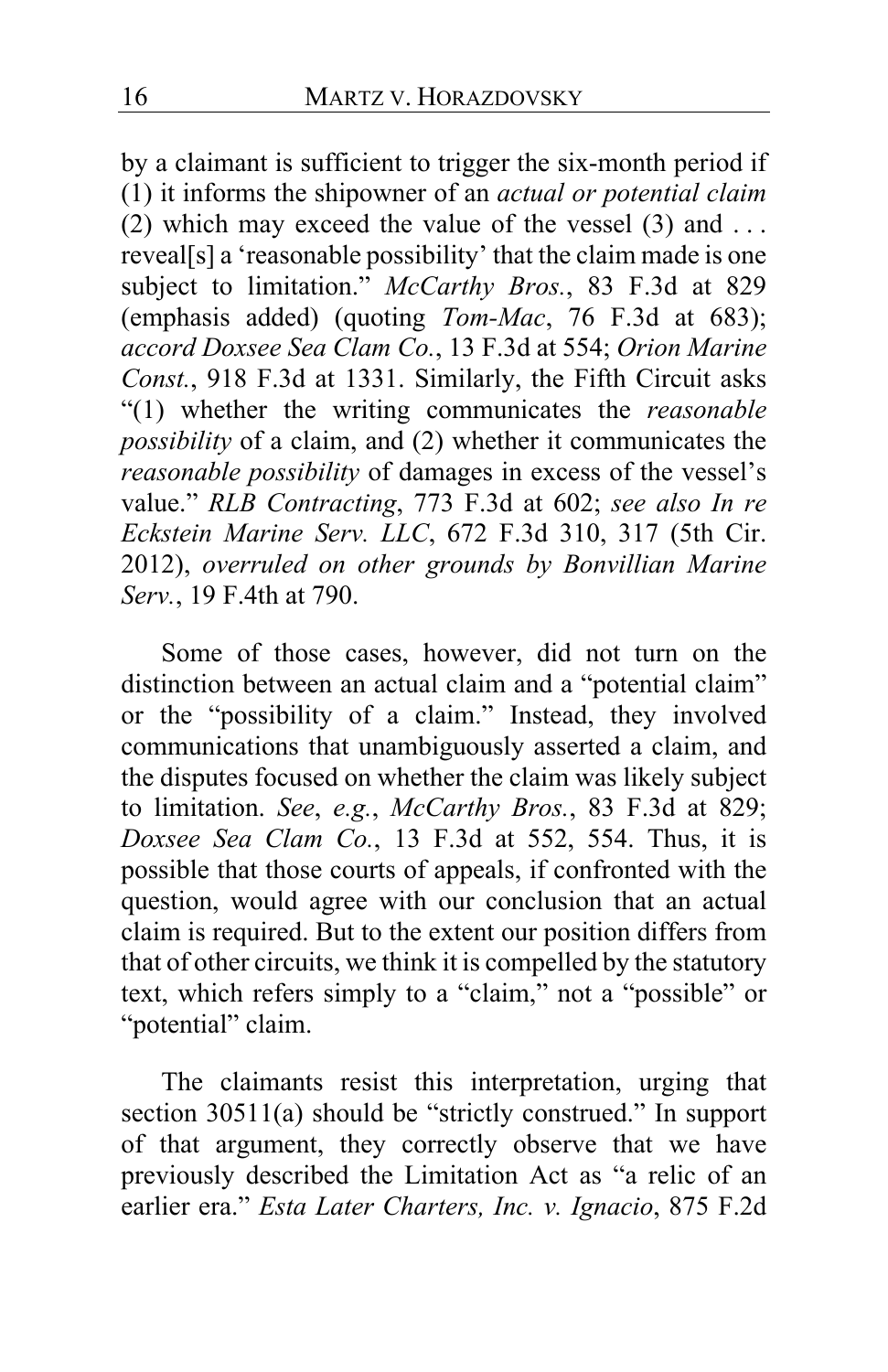234, 239 (9th Cir. 1989). Indeed, more than 60 years ago, Judge Learned Hand suggested that "it is at least doubtful whether the motives that originally lay behind the limitation are not now obsolete." *In re United States Dredging Corp.*, 264 F.2d 339, 341 (2d Cir. 1959). And we have proposed that "Congress might be well advised to examine other approaches or to consider whether the rationale underlying the Liability Act continues to have vitality." *Esta Later Charters*, 875 F.2d at 239. But the critical word in that proposal is the first one: It is for Congress, not the courts, to repeal or amend statutes that have become obsolete. *Cf. Bostock v. Clayton Cnty.*, 140 S. Ct. 1731, 1738 (2020). And just as we may not repeal statutes that we consider outmoded, neither should we adopt special rules of strict construction to narrow their effect.

In any event, whatever might be said about the purposes of the Limitation Act as a whole, we do not believe that our interpretation disserves the purposes of its statute of limitations. Congress enacted the Limitation Act in 1851 in response to multiple incidents in which a vessel owner was "held liable for significant damage amounts under the common law rule of common carrier liability, which did not require proof that the owner was negligent or at fault." *Joyce v. Joyce*, 975 F.2d 379, 383 (7th Cir. 1992); *see Norwich & N.Y. Transp. Co. v. Wright*, 80 U.S. 104, 108–10 (1871). Its apparent goal was to protect investments in shipbuilding so that the American shipping industry could compete with that of Great Britain. *See Norwich*, 80 U.S. at 121–22; *Joyce*, 975 F.2d at 383–84.

In 1936, Congress added the six-month limitations period. Act of June 5, 1936, ch. 521, 49 Stat. 1480. Like all statutes of limitations—indeed, like all statutes generally it reflects a balance between competing considerations. On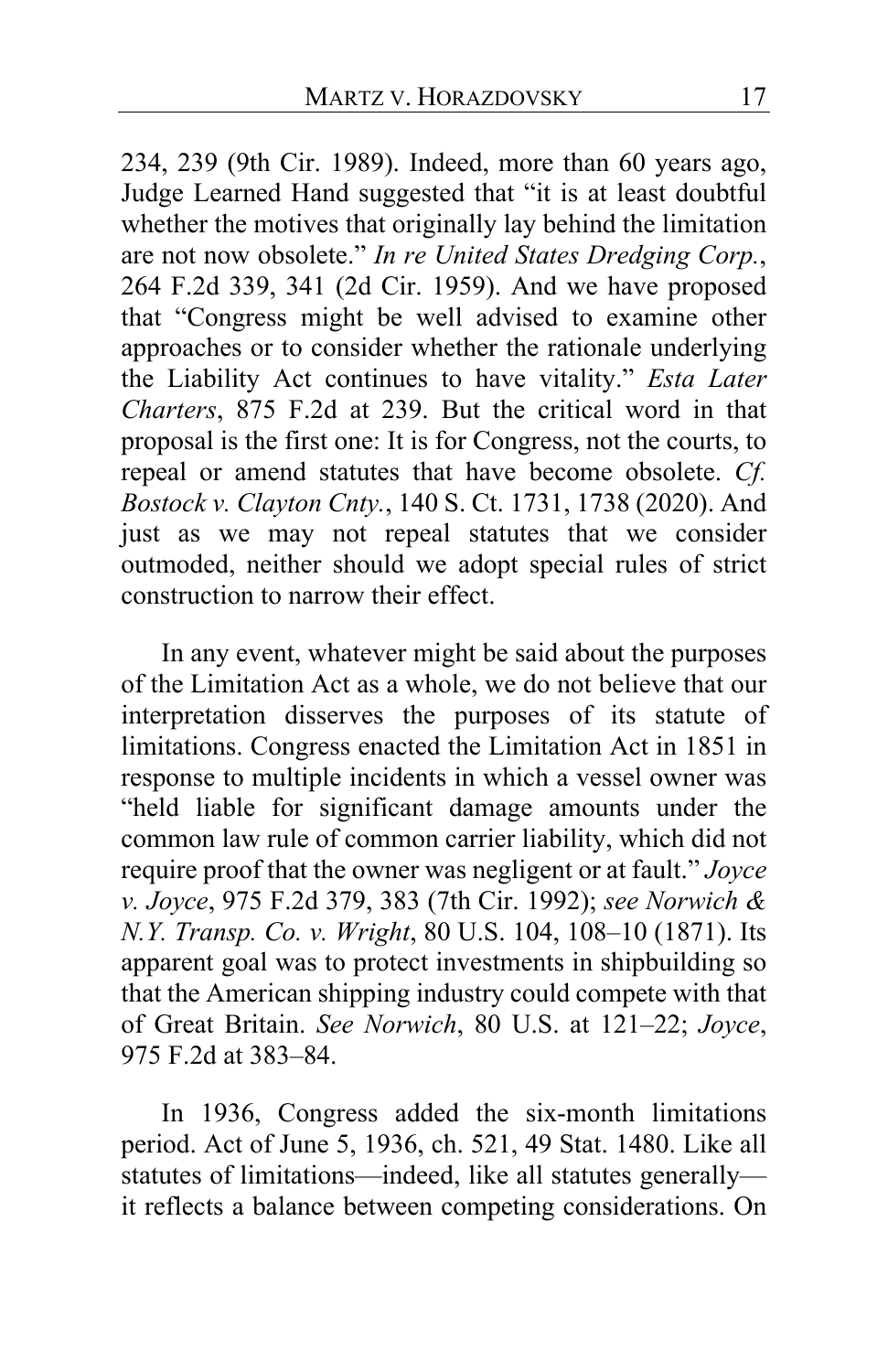the one hand, a strict limitations period would prevent vessel owners from waiting until after a judgment has been issued against them to petition to limit liability, thereby unnecessarily wasting the time and resources of claimants. *See The Fred Smartley, Jr.*, 108 F.2d 603, 607 (4th Cir. 1940); *Complaint of N.Y.T.R. Transp. Corp.*, 105 F.R.D. at 145.

On the other hand, a more generous limitations period would reduce the burden on vessel owners. To bring a limitation-of-liability action, the vessel owner must either transfer "the owner's interest in the vessel and pending freight" to a trustee appointed by the court or deposit with the court an amount equal to that value. 46 U.S.C. § 30511(b). That is a costly step "to require . . . of [a vessel owner] upon penalty of losing his privilege when the claimant's position is equivocal." *In re Allen N. Spooner & Sons, Inc.*, 253 F.2d 584, 586 (2d Cir. 1958) (Hand, J., concurring). In addition, Congress could have been concerned that if a mere suggestion of a claim were enough to start the six-month clock, claimants would be encouraged to be ambiguous in their communications with vessel owners. *See McCarthy Bros.*, 83 F.3d at 829–30 ("The real danger in failing to hold claimants to a fairly high level of specificity in letters is that the claimant may nullify a shipowner's right to file a limitation action by sending a cryptic letter and then waiting more than six months to file a complaint.").

We conclude that "[a]s usual, there are (at least) two sides to the policy questions before us" and that "a rational Congress could reach the policy judgment the statutory text suggests it did." *Niz-Chavez*, 141 S. Ct. at 1486. Whether or not we would reach the same judgment ourselves, "no amount of policy-talk can overcome a plain statutory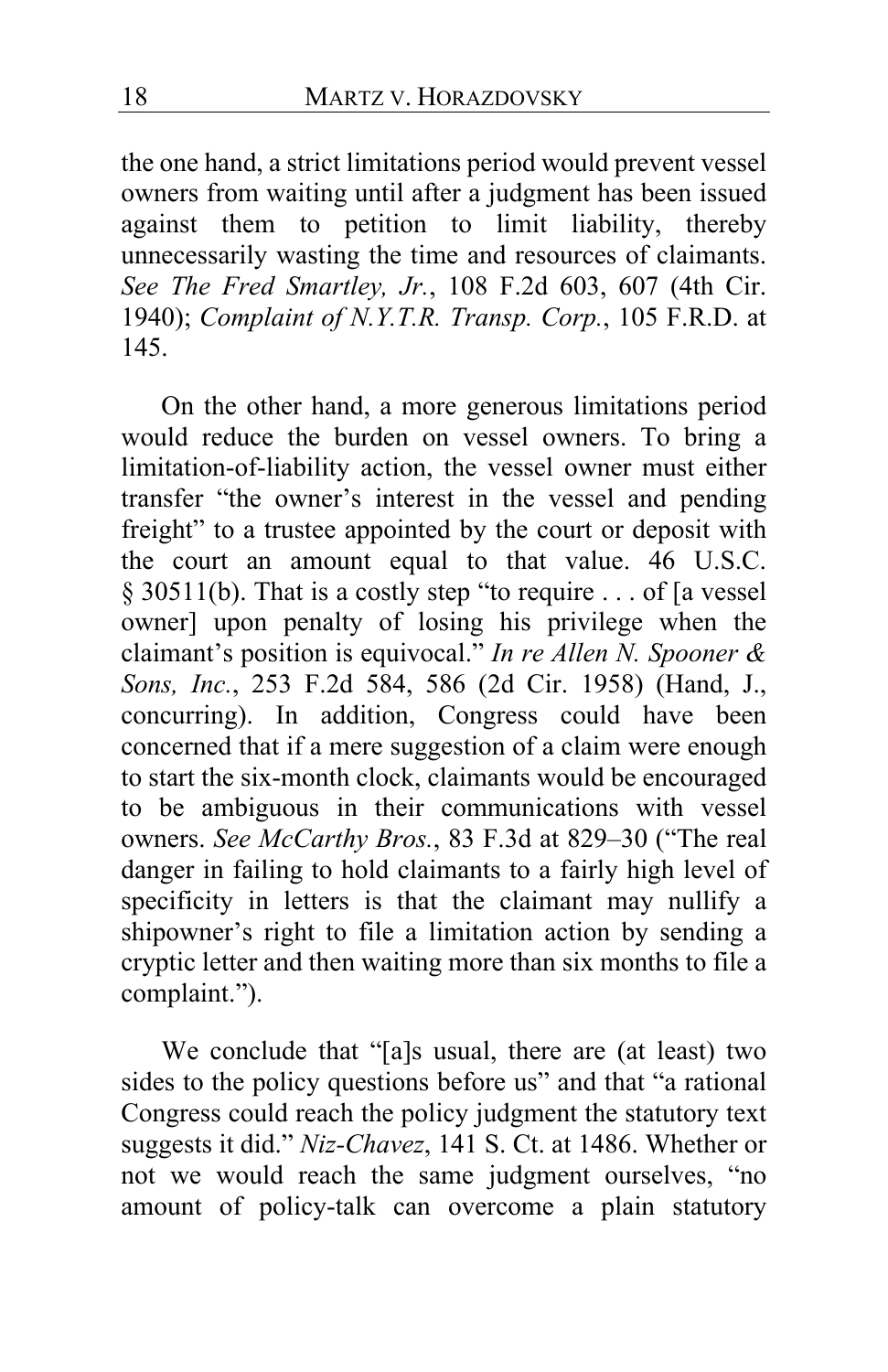command." *Id.* Policy arguments provide no reason to deviate from our interpretation of the statutory language.

### IV

Applying our interpretation of section 30511(a), we conclude that neither claimant provided written notice of a claim to the vessel owner before filing suit in state court.

#### A

In the Alaska case, the claimant's attorneys sent three letters to the vessel owners, William and Jane Martz. But the first two letters discussed only Reagan Martz's potential liability for the accident, and Reagan Martz was not a vessel owner. Although the Martzes acknowledge that we must consider all three letters together, the first two add little to the third, which was Stone's letter of December 4, 2018. Like the district court, we therefore focus on that letter.

Stone's letter did not give notice of a claim against the vessel owners, William and Jane Martz. Specifically, it fell short because it did not state that Horazdovsky intended to seek a recovery from the Martzes. To be sure, the letter did outline a potential theory of liability whereby William and Jane Martz might be held liable for negligently entrusting the boat to Reagan. And its subject line—"Horazdovsky v. Reagan Martz, William and Jane Martz"—suggested the possibility of an adversarial proceeding. But the letter did not take a position on whether Horazdovsky intended to include William and Jane Martz in such a proceeding. To the contrary, it stated that Horazdovsky was "not yet certain whether William Martz or Jane Martz bear any responsibility" for the accident and wished to "avoid unnecessarily naming parties to a lawsuit." In other words, the letter equivocated on whether Horazdovsky intended to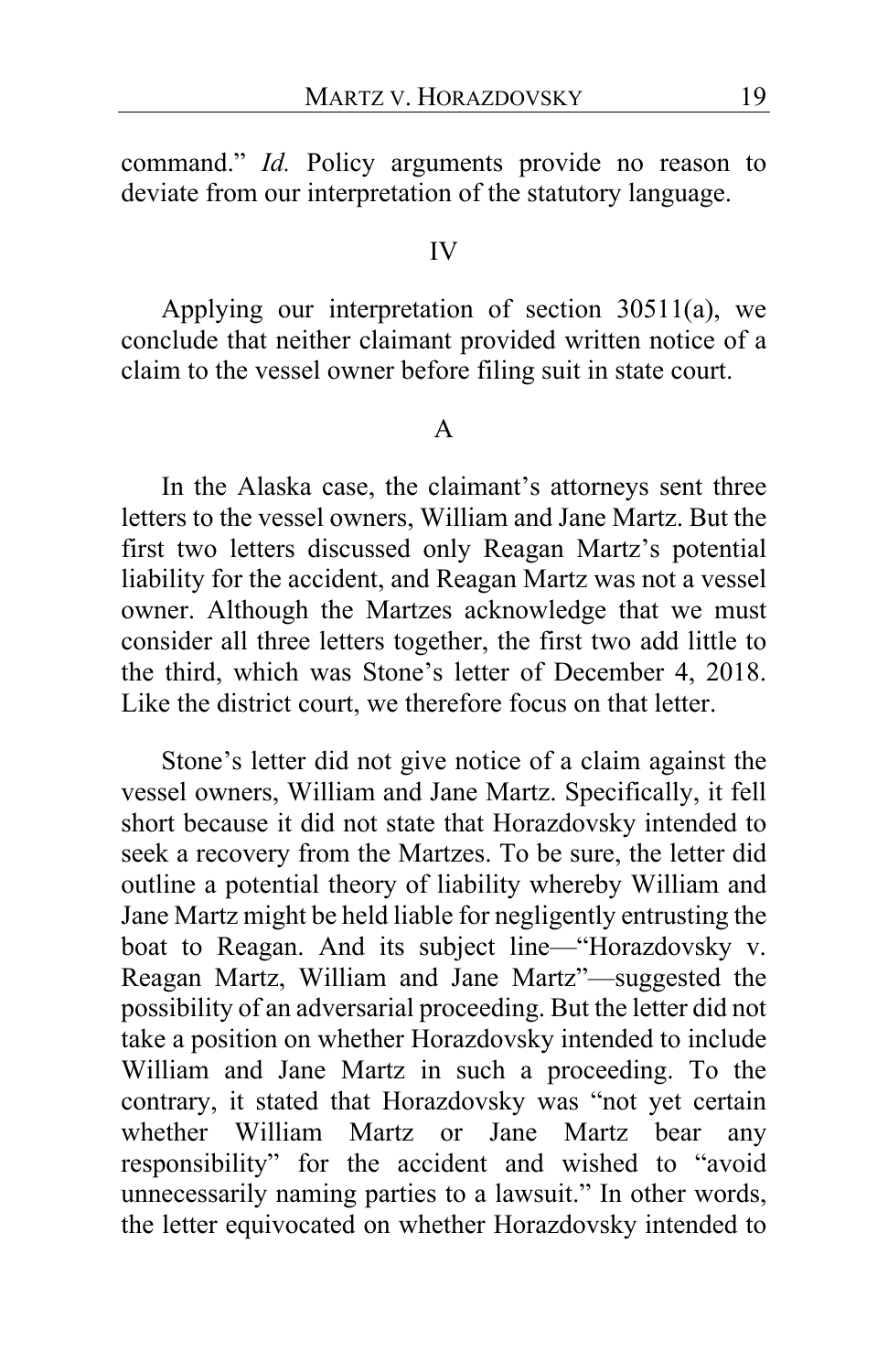assert a claim against William and Jane Martz. It did not demand anything from William and Jane Martz or assert an entitlement to any recovery from them. It therefore did not constitute "written notice of a claim" under section 30511(a).

Horazdovsky points out that when the Martzes' attorney responded to Stone's letter, he said that they had "not tendered this claim to any insurance companies." Based on that statement, Horazdovsky reasons that the Martzes "clearly understood" that Stone's letter "communicated written notice of a claim." But the statute creates an objective test, and what matters is what the written communication says, not how the recipient perceives it. Whatever the Martzes' attorney may have meant by the reference to a "claim," Stone's letter itself did not provide notice of a claim.

Because Stone's letter was not "written notice of a claim," Horazdovsky's state court complaint was the first written notice of a claim that the Martzes received. The Martzes filed their limitation-of-liability action two weeks after the state court action was filed, so the action was timely.

### B

For similar reasons, we conclude that the evidencepreservation letter in the Hawaii case was also inadequate to start the running of the statute of limitations. That letter, too, did not state any intention to bring a claim against the vessel owners. It used legal terms such as "evidence," "spoliation," and "waiver," but it said only that an investigation was ongoing and that evidence related to T.T.'s death must be preserved. References to legal concepts without a definite statement of an intent to file suit—or to assert a legal right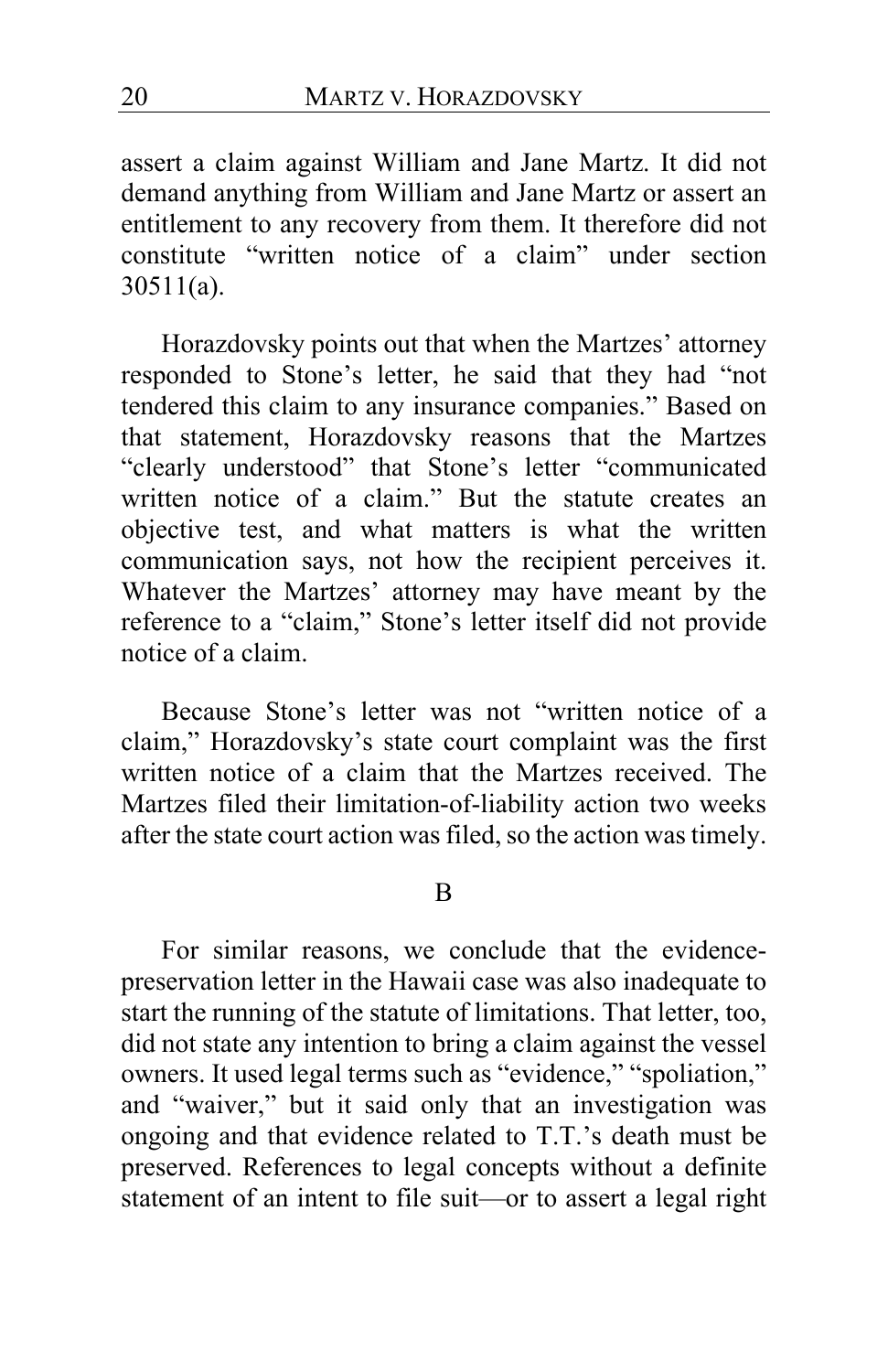in some other way—are insufficient to provide notice of a claim.

Although that determination is sufficient by itself to conclude that the letter did not start the running of the limitations period, there is also reason to doubt whether any claim in the letter would have been reasonably likely to be subject to limitation. While the district court was correct to note that any claim arising from T.T.'s death was likely to exceed the value of the vessel, our precedent requires that the claim be likely subject to limitation not only because of its value but also because it is covered by the Limitation Act. *See Jung Hyun Sook*, 632 F.2d at 102–04. The Limitation Act applies to claims arising out of a person's ownership of a vessel, including, in particular, claims for "loss, damage, or injury by collision," 46 U.S.C. § 30505(b); *see id.* § 30512, and it limits the owner's liability for the negligence of crew members and for the unseaworthiness of the vessel, *see In re Complaint of Messina*, 574 F.3d 119, 126–27 (2d Cir. 2009). It is not clear that it would extend to scuba diving accidents underwater that do not directly involve the vessel. *See* 46 U.S.C. § 30505(b); *cf. Delgado v. Reef Resort Ltd.*, 364 F.3d 642, 645–46 (5th Cir. 2004) (scuba diving is not a traditional maritime activity).

The letter described T.T.'s death as occurring "while he was participating in a drift dive with your company, Island Divers Hawaii." It did not mention the involvement of any vessel in T.T.'s death. Even assuming that the letter could be read to give notice of a claim against Honu Watersports and Matthew Zimmerman, it would be a claim against them for operating the scuba diving experience that resulted in T.T.'s death—not for their ownership of the vessel. As T.T.'s estate and family concede, such a claim would not be subject to